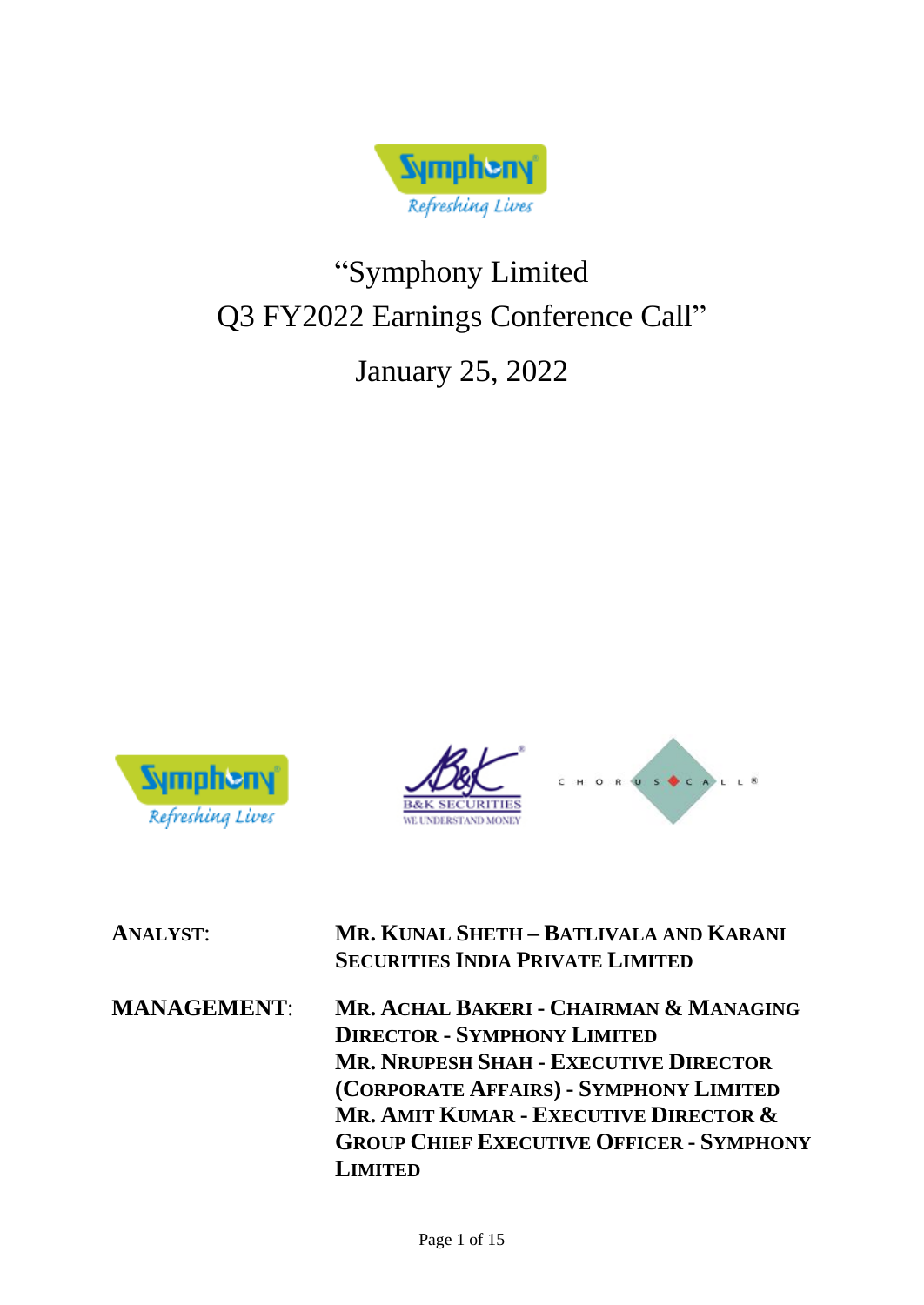

- **Moderator**: Ladies and gentlemen good day and welcome to the Q3 FY2022 earnings conference call of symphony limited hosted by Batlivala & Karani Securities India Private Limited. As a reminder all participant lines will be in the listen only mode, and there will be an opportunity for you to ask questions after the presentation concludes. Should you need assistance during the conference call, please signal an operator by pressing "\*" then "0" on your touchtone phone. Please note that this conference is being recorded. I now hand the conference over to Mr. Kunal Sheth from B&K Securities. Thank you and over to you, Sir!
- **Kunal Sheth**: Thank you Jacob and I would like to welcome the management of Symphony Limited on the call and would like to thank them for giving us this opportunity and I also sincerely wish that everybody in the Symphony Limited family safe and healthy. From the management today we have Mr. Achal Bakeri, Chairman & Managing Director of Symphony Limited; Mr. Nrupesh Shah, Executive Director - Corporate Affairs; and Mr. Amit Kumar, Executive Director & Group CEO. Sir, I would request you to give us some opening remarks post which we will open the floor for a Q&A session. Over to you, Sir!
- **Achal Bakeri**: Thank you very much. This is Achal Bakeri. A warm welcome to all of you and thank you for your interest and participation in this conference call. My colleague Nrupesh Shah will give his commentary on the financial performance after which myself, Nrupesh Shah and Amit Kumar will respond to any questions that you may have. Thank you very much. Over to Nrupesh bhai!
- **Nrupesh Shah:** Yes, thank you Achal bhai. I welcome all the participants in these nine months and December Q3 Investor Conference Call. Customary safe harbor rule applies; hope all the participants are safe and healthy. So for nine months on a consolidated basis, the sales stands at 653 Crores versus 560 Crores year before registering topline growth of 17% out of which sales in India amounts to about 341 Crores while overseas sales including exports from India and sales by respecting overseas subsidiaries put together is 312 Crores. So in nine months the ratio is about 52%, 48% between domestic sales and overseas sales.

Coming to profit after tax for nine months PAT is up from 44 Crores to 57 Crores up by 29% versus topline growth of 17%. About gross margin percentage on consolidated basis stands at 44% slightly up from last year mainly on account of improved performance of overseas subsidiaries and also EBIDTA is up from 12% to 15%. For quarter ended December the console sales is down from 216 Crores to 204 Crores that is down by 5% while PAT stands at 21 Crores down from 27 Crores.

Coming to standalone financials: The standalone top line stands at 388 Crores for nine months versus 275 Crores last year while for quarter ended December it is 145 Crores versus 123 Crores and PAT stands at 68 Crores for nine months versus 63 Crores and for the quarter ended December it is 29 Crores versus 35 Crores. The company has declared a second interim dividend of 50% that is Re.1 per share for December quarter on a face value of Rs.2 total amounting to Rs.7 Crore this is in addition to September quarter interim dividend of Rs.2 per share amounting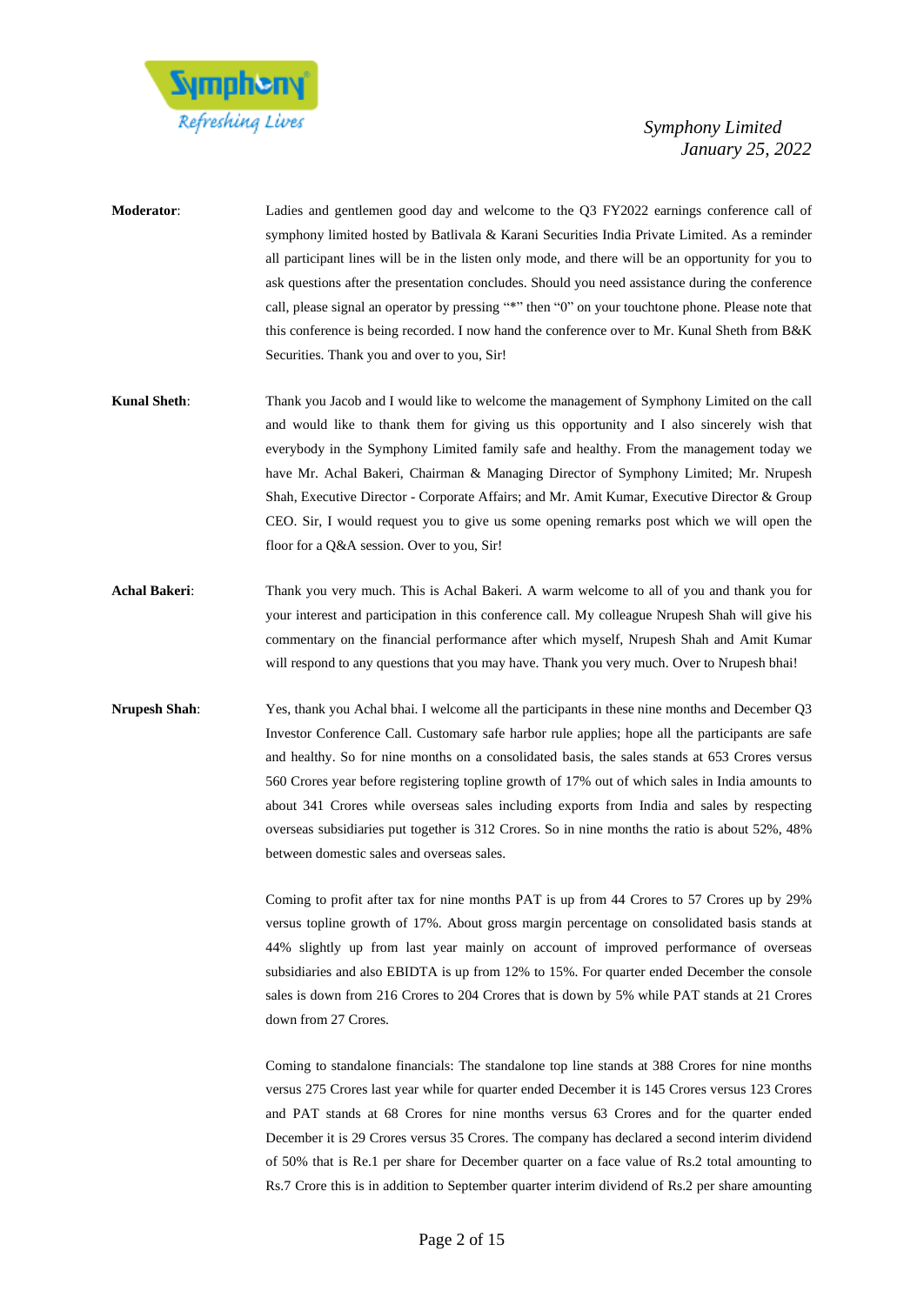

to Rs.14 Crores totaling for 9 months Rs.3 per share that is 150% and absolute amount wise about 21 Crores.

For nine months the consolidated gross profit and EBITDA margin percentage as well as quarterly consolidated gross profit and EBITDA margin percentage are almost in line with last year and we expect it to be maintained that way for current year as a whole. However standalone gross profit margin percentage and EBITDA margin percentage are lower on account of couple of reasons the company has purposefully and strategically not taken any major price increase and on top of it, it has taken various initiatives to support the trade channel as many of them are sitting on large inventory.

Essentially to ensure the improved performance during ensuing quarters including summer of 2022. Moreover during quarter there has been sales to Climate Technology which as it was guided earlier the gross profit margin percentage is lower on standalone as part of the profit in fact, part is being retained at the level of Climate Technology and because of these reasons the gross profit margin percentage and contribution are lower vis-à-vis last year and we have also incurred certain expenses for various initiatives related to D2C, Large Space Venti-Cooling that is LSV and some of the initiatives related to exports to USA and all these expenses have been treated as a revenue expenses even though the benefits of most of those expenses will accrue down the line. Even in March quarter we expect these initiatives and strategy likely to continue basically trade handholding as well as by and large maintaining current level of pricing in the interest of growth as well as larger summer sales and subsequent growth.

Coming to subsidiary companies for IMPCO nine months sales is up from 49 Crores to 66 Crores that is back to pre-COVID level and profit before tax is 7 Crores for nine months versus negative 6 Crores for December 2020 that is a swing of 13 Crores and this has been achieved mainly on account of massive price hike which IMPCO has taken almost 30% and still it has maintained the gross momentum.

Coming to climate technology for nine months the sales amounts to about 197 Crores versus 215 Crores that is down by about 10% despite that EBIDTA is positive 7 Crores versus negative 7 Crores in last year, but PAT is negative 8 Crores versus negative 22 Crores. However, I wish to draw your attention that Climate Technology's performance is highly skewed towards March quarter especially in current year.

Year as a whole Climate Technology, we are quite optimistic and confident that will register not only healthy EBIDTA but also decent profit after tax that too after providing interest on acquisition loan. This has become possible mainly on account of variety of value engineering and other initiatives which were taken by Symphony India and on top of it the robust sales of residential range of air cooler from Symphony India to United States.

As of now we have the clear visibility that in current year that is 2021- 22 the sales to USA mainly of Symphony range of residential air coolers will be about 160 Crores versus approx. 100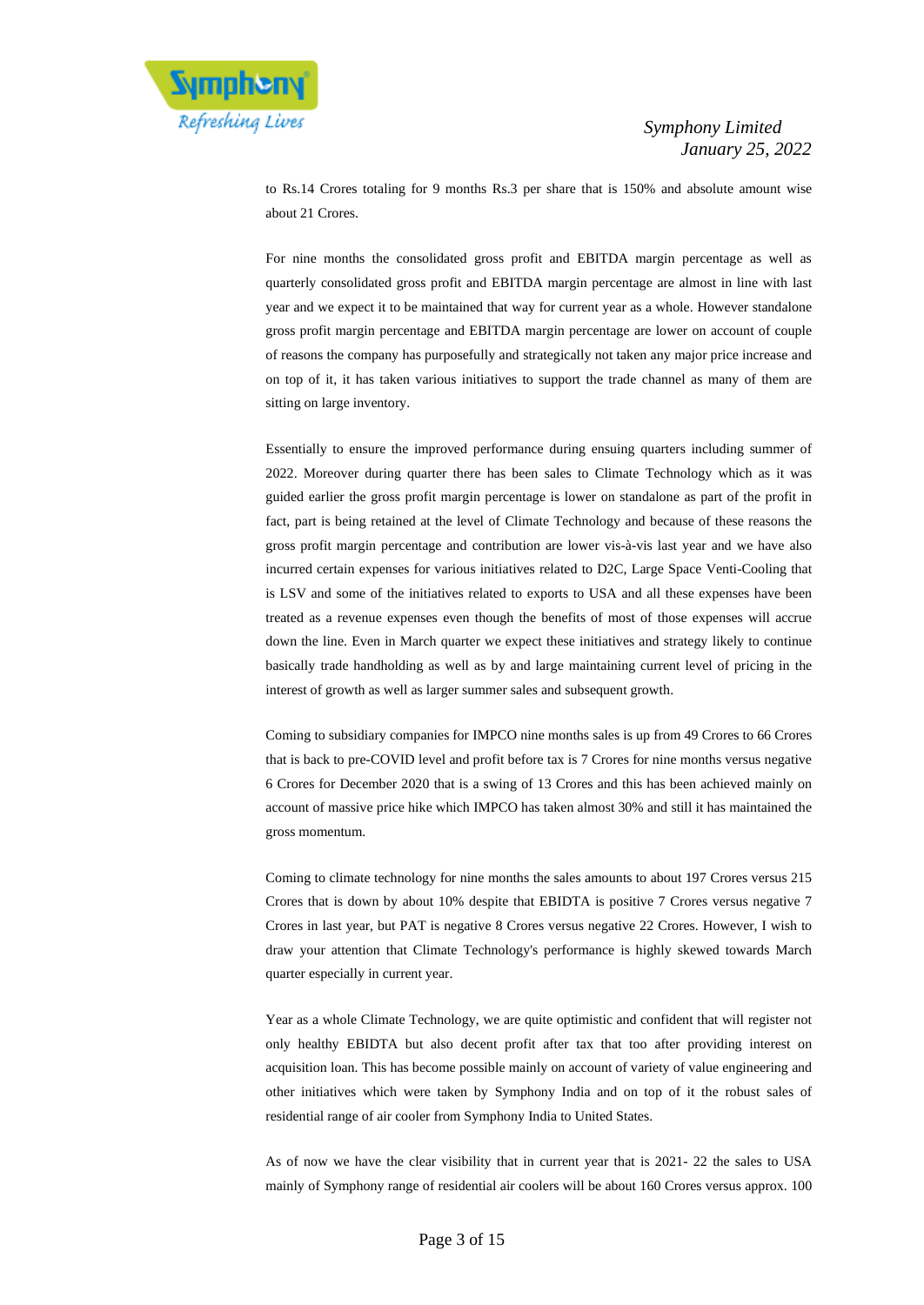

Crores last year, Before we acquired climate technology in the year 2017- 18 the Climate Technology, sales to US was about 36 Crores. And as these air coolers are being manufactured and supplied from India overall profitability margin is quite healthy and mainly it is retained at a level of Climate Technology.

Even for next year that is 2022 23 there is a clear visibility of robust growth in US business mainly for Symphony range of residential air cooler and the growth is likely to be in line with year 2021 22. However, Climate Technology has not taken price increase for domestic sales unlike IMPCO Mexico. Thank you.

With this I open it for question and answer.

- **Moderator**: Thank you very much. We will now begin the question-and-answer session. The first question is from the line of Renu Baid from IIFL. Please go ahead.
- **Renu Baid:** Good evening, Sir. My first question is regarding the domestic portfolio in the standalone business if you knock out exports then probably for the first time in the history December quarter has seen a sequential decline versus the September quarter. So can you share inputs in terms of what has led to this drop is it purely negative sentiments from the trade to stock a significant stock which is already lying with them from the previous season and how do we foresee the impact of that in the coming March quarter. That is the first question.
- **Nrupesh Shah**: No, so you are absolutely right Renu. This is mainly on account of high level of inventory of air coolers with the trade not only of Symphony but also of peers and hence as of now they are holding that by decision and hence as I shared in my remarks, we have taken various initiatives for their hand holding and intentionally even though we could have very well taken the price increase and hardly it would have impacted the sales of current quarter, but we have kept it on hold.
- **Renu Baid:** Sir basically are we expecting that this volume accretion should kickoff somewhere towards Feb, March once the channel starts to restock again or do you believe the restocking trend this time could be more towards the end of March or April only once the season is finally at the door.
- Achal Bakeri: Renu it all depends on when the temperatures begin to rise. We have seen in the past by February we see a good temperature rise, if that were to happen then there would be a sort of liquidation of channel inventory and there would be replenishment. However, I would also urge you to look at not just this quarter look at the overall nine months period there will be some sort of timing issue some products would have not been able to be billed in the last quarter because of logistics reasons and trades sort of inability or unwillingness to lift up material despite them having paid for it. So, there are those kinds of issues so I would actually be look at it more from a long-term perspective of the nine-month period perspective rather than the quarter specific perspective.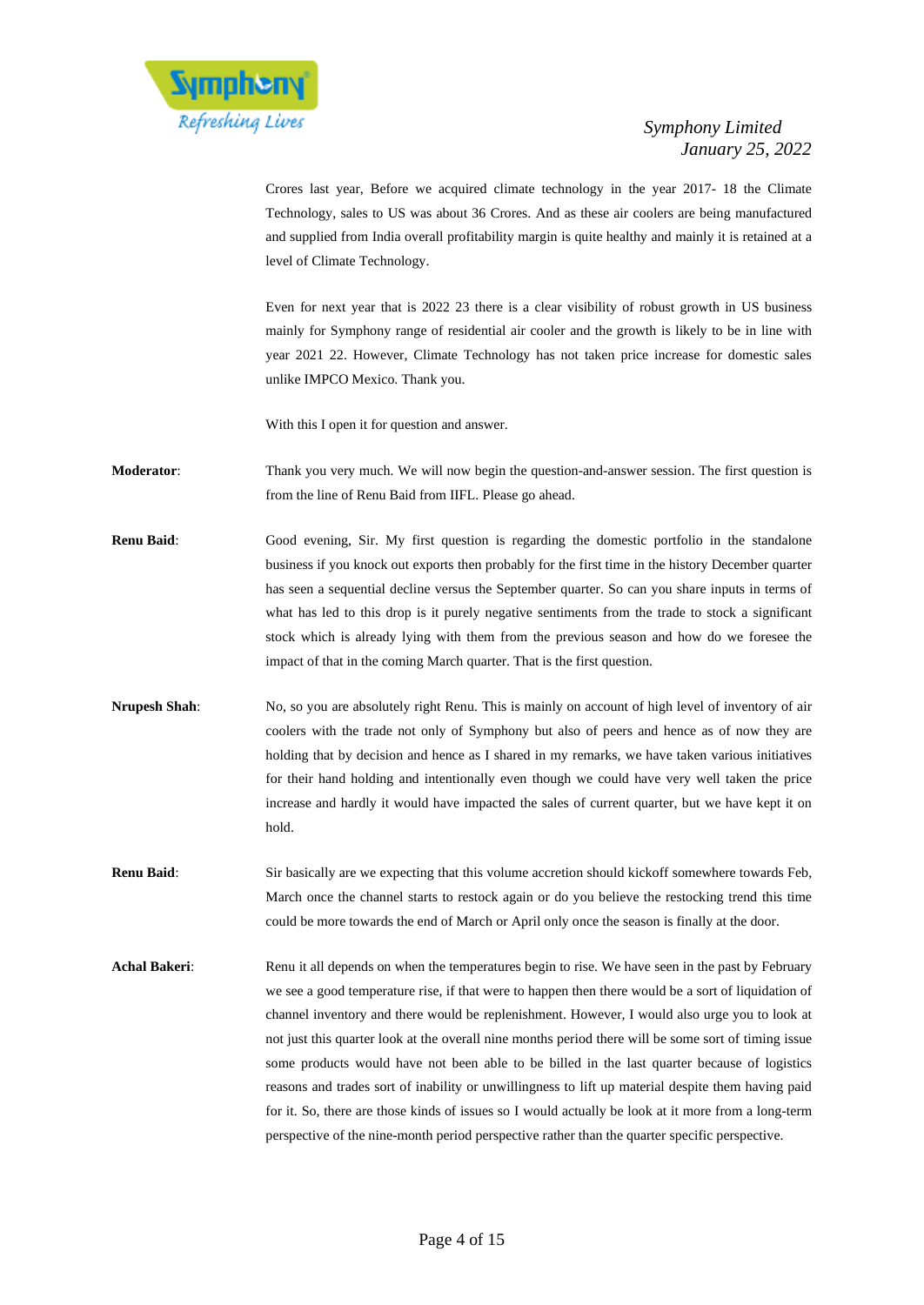

- **Renu Baid:** Got it. Secondly on the gross margin side if I broadly look at almost a 500-basis point compression the gross margins on a sequential basis that is almost in line with the overall EBIT margin drop that we have seen in the India sales on the standalone basis. So while this seems to be entirely because of mix, you also mention incremental cost headwinds and investments that you have done in the LSV and other portfolio. So only for understanding perspective can you help us understand what percentage of the gross margins or how many bps was because of inflationary headwind because of change in sales mix and other investments the special incentives which you have extended to the channel?
- **Achal Bakeri**: So, there are two primary reasons one is if you were to compare with the same period of 2019 then in 2019 or in normal year as you would know that Symphony's sales realizations are the highest in the April to June quarter then they are the lowest in the July to September quarter and then they begin to creep up again from month-after-month up to June. Now for the last two summers because of the pandemic we really did not get significant sales in the first quarter of the April to June quarter. So the quarter in which our realizations are the highest is the quarter in which we did the lowest sales in the last two years that would have a significant impact on the overall sort of gross margin and contribution for the entire year. So that is one, secondly as was explained by Nrupesh bhai and as we all know there have been severe inflationary pressure on all commodities and our input costs have gone up significantly and we have sort of had a very modest price rise on some models and we have not really deliberately sort of passed it on and that is why we have absorbed that the sort of cost increase. So the combination of these two together has led to a compression in the gross margin.
- **Renu Baid**: Any possibility of quantifying this split between two whether it was inflationary headwinds at 100, 200 or 300 basis point kind of impact.
- **Achal Bakeri**: I do not have the numbers right here, but I would say maybe the inflationary headwinds would constitute maybe about 3% out of those 5% and 2% would probably be towards because of the lack of sales in the April, to June quarter.
- **Renu Baid:** Thirdly is on the portfolio while we have broadly on the exposed side residential AC portfolio sales in CTL has done well and that has reflected the sharp jump in exports that you have seen in this quarter and in the opening remarks Nrupesh bhai has also mentioned that they are expecting our sales to the US market also to remain fairly strong as we ahead towards the subsequent quarters. So broadly if you look at the overall export portfolio of Symphony India both in terms of exports to the US market as well as to CTL how should we look at this share of the business do we see the export portfolio now continuing to grow and should become almost a third or so of a business mix or what is the broad view in terms of the export business outlook.
- **Achal Bakeri:** Before I answer that question in continuation of what I said before the gross margin reduction is also partly due to exports because exports has grown in the last two years especially to the US and to Australia and those are at almost a marginal contribution and just sort of transfer pricing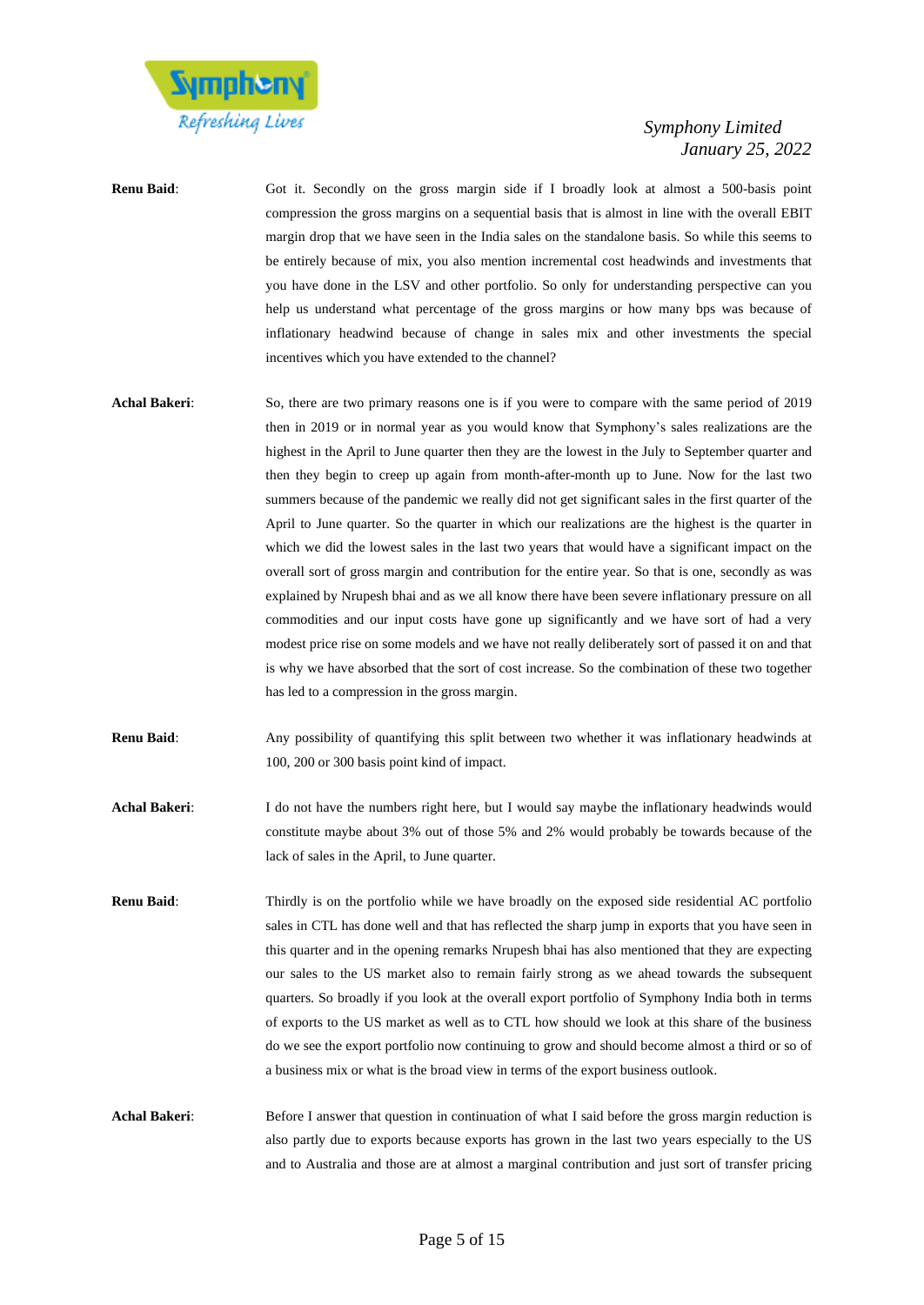

contribution, margins in India and because of that also which was not the case in 2019 we did not have the exports in 2019 that we have in 2020 and 2021. So that is the third reason why there is a reduction in the gross margin, and now to come to…

**Renu Baid**: Just to come back because if I look at the EBIT margin for rest of world the EBIT margin for rest of world is still 32% compared to 25% that we have for the India portfolio so actually the EBIT margin for the rest of the world of the export portfolio within the standalone financials have actually improved.

- **Nrupesh Shah**: Yes, so Renu there we have to see the breakup between the real rest of the world and sales to subsidiary companies. So EBITDA margin or contribution margin to one subsidiary sales especially Climate Technology is not material but to rest of the world including to IMPCO is material and we will see the significant impact of that in March quarter however if we combine the performance because most of the profitability is retained at climate technology level so CT and Symphony put together it is absolutely in line with domestic business.
- Achal Bakeri: Before you get into that if you remember, you might not remember, but three months ago for during the last quarterly con call I had said that we look at the subsidiaries is as if they are branches so because they are in a different country and because they are separate legal entities so we have to treat them as subsidiaries but if they were in India, in India for example we sell in let us say in West Bengal and we sell in Gujarat we do not look at them as separate entities know we look at Symphony India as a whole so because in the case of subsidiaries they are in a different country in different geography and separate legal entities so we have to look at them separately but in reality because they are like trading arms of symphony in many cases not entirely but to a great degree a lot of the products that are being sold by them are manufactured in India so we have to look at the profitability of the two together and as Nrupesh bhai said once we see that then they are to a great degree in line with what happens in India this is not true for climate technologies Australia, but this is true for everywhere else whether it is Mexico, whether it is the US there both countries to which Symphony Export significant volume from India there if you were to look at the combined margins they are about the same as the standalone margins of Symphony India within India.
- **Renu Baid:** Got it and just last question on the subsidiaries again if you can I think you did comment about IMPCO and CTL but there were no comments about GSK China so how is that business doing and how was the performance for the nine months and also aligned with this Nrupesh Sir had mentioned that for CTL there were no price hikes taken and given that so is there any issue with respect to the demand off take there because now it would be summers in the current quarter in CTL so should that margin be bunched up together in the 4Q profitability in terms of not taking price hike in those markets which you can also throw some insight there. Thank you.

**Achal Bakeri**: So as far as IMPCO is concerned we had a 30% price hike this year on top of about nearly a 10% hike in the previous year. So there I would say the credit goes to IMPCO management for having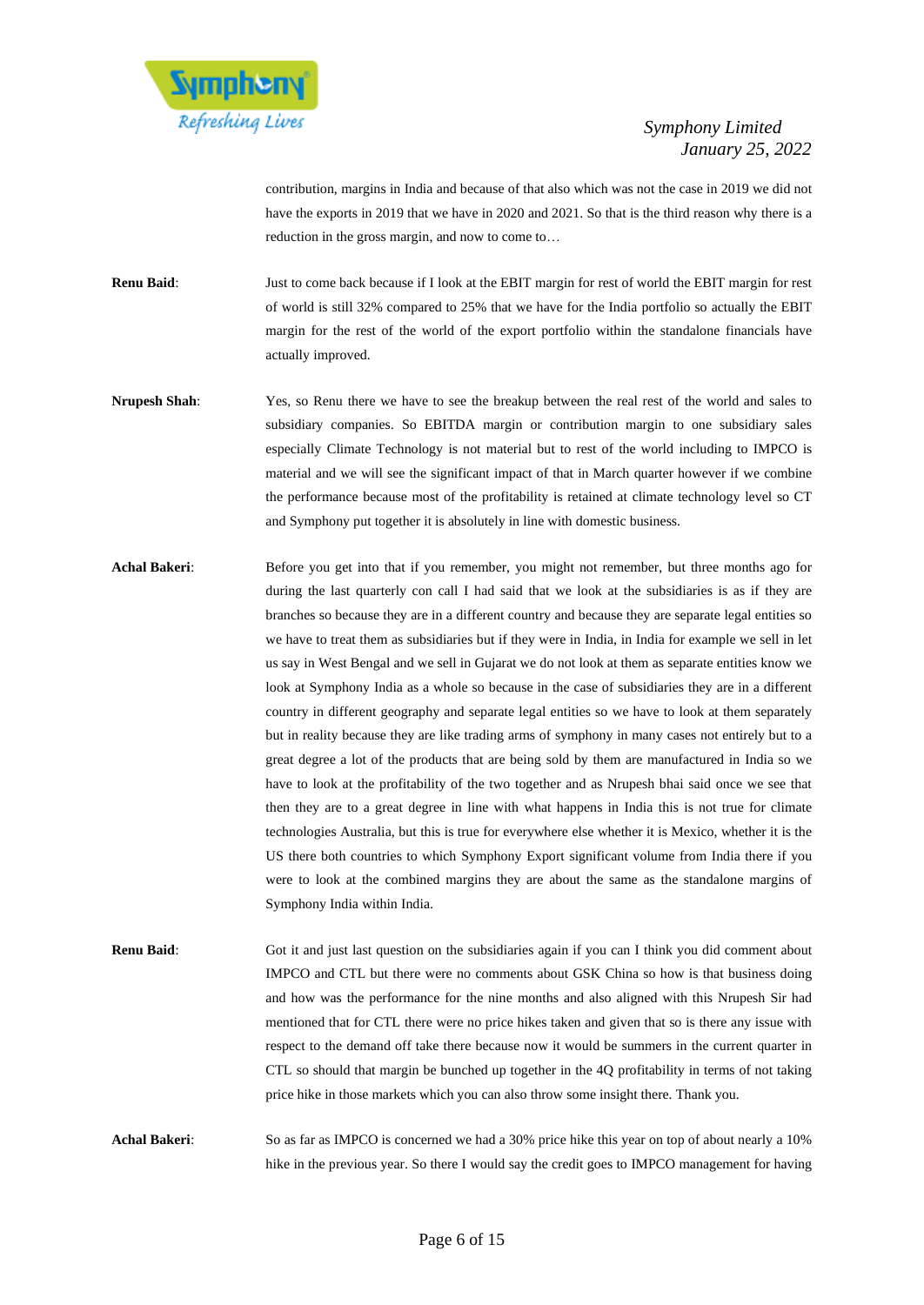

the courage to do that and I think it is really more of a factor of having the conviction and selfconfidence to be able to pull it through maybe next year CT management will also be more sort of I would say open to price increases as we have done in IMPCO but I think it is more a matter of local I would say local considerations and the philosophy of the local people the local team but we feel that a year from now things should be different and we should be able to also sort of get price increases enough to cover the additional costs and talking about GSK in China there again the topline has not been growing that is a little better than last year but overall I would say it is still nothing significant however what measure that have been taken and which should begin to bear fruit, yield results from the current year itself from January onwards are significant reduction in fixed costs. So we have essentially brought down the breakeven point significantly. So in the financial year 2022 we should see at least the cash breakeven at GSK something which we had seen we had experience in 2018 we had achieved in 2018 before things got out of control but in 2022 we expect to once again bring it back to cash break even.

- **Renu Baid:** Get it, yes, sure. Thanks, and best of luck.
- **Nrupesh Shah**: With that respect, so in line with other subsidiaries just for your information for nine months GSK topline is 31 Crores while EBITDA is negative of 1 Crore and PAT is negative 8 Crores after providing for interest on loan granted by Symphony India. So that has been a drag on overall performance.
- **Renu Baid:** Thanks so much Sir and all the best.
- **Moderator:** Thank you. The next question is from the line of Manoj Gori from Equirius Securities. Please go ahead.
- **Manoj Gori**: Yes, thanks for the opportunity. Sir first question on the gross margin so you gave a brief explanation about the gross margin deterioration and also just I want to understand like in the fourth quarter obviously the schemes are likely to continue and if I understand correctly, we do not intend to take price hikes during the fourth quarter as well. So probably the incremental schemes and plus impact on gross margins because of RM should lead to similar kind of gross margin levels during Q4 and probably we can expect some improvement from Q1 onward with regards to lower schemes and probably some price hikes, is that understanding correct.
- **Achal Bakeri**: That is fairly accurate Manoj your understanding is fairly accurate. Q4 should see more or less the similar levels of margins as we have seen in the last three quarters and Q1 onwards things should improve once again assuming that the COVID is behind us and the summer is normal then things should be back to sort of historical levels.
- **Manoj Gori:** Right, thanks. Second on the subsidiary part I am sorry if I am making this repeat like the sales are down significantly on Y-o-Y basis. So, can you please highlight what were the reasons of that?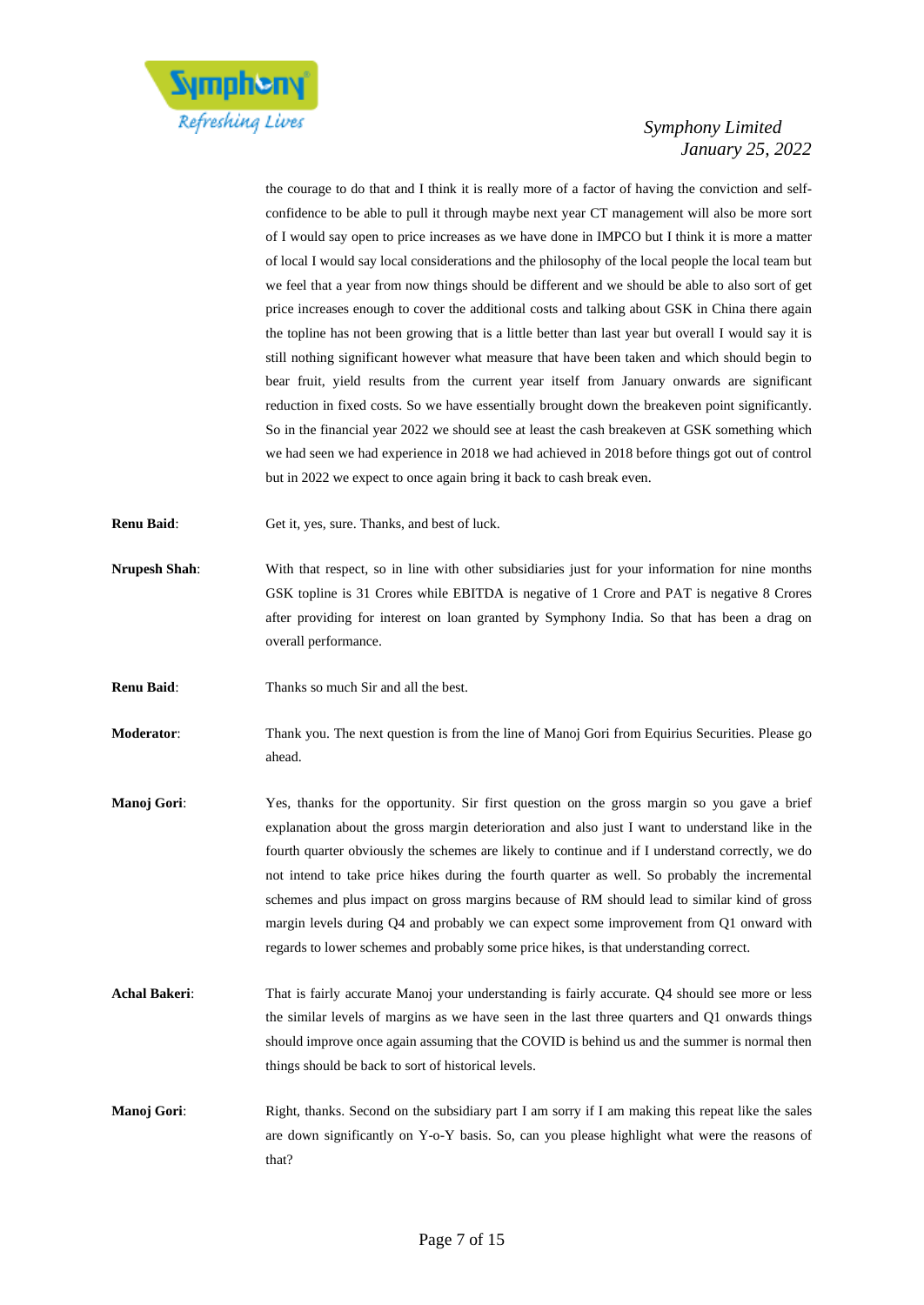

| <b>Nrupesh Shah:</b> | So this is mainly on account of Climate Technology. For IMPCO in fact for nine months there                                                                                                     |
|----------------------|-------------------------------------------------------------------------------------------------------------------------------------------------------------------------------------------------|
|                      | has been a robust growth in sales despite a price increase in GSK it is almost in line with last year                                                                                           |
|                      | and in Climate Technology domestic sales has declined, however there are robust confirmed                                                                                                       |
|                      | orders for US business and there has been a spillover of that sales from December quarter to                                                                                                    |
|                      | March quarter and it will more than offset the declining in sales for nine months, but mainly on                                                                                                |
|                      | account of US business for symphony range of residential air coolers.                                                                                                                           |
| Manoj Gori:          | So the spill from O3 to O4 was due to some container issues or some logistic issues or was it a<br>pure timing related issues?                                                                  |
| <b>Nrupesh Shah:</b> | No it is purely on account of those logistic issues because there are confirmed orders and that to<br>some of the large quatemers who have their own supply chain management alghelly including |

- some of the large customers who have their own supply chain management globally including logistics that themselves how to maintain it but it has already commenced from second week of January and we expect that spillover to finish in current month itself.
- **Manoj Gori:** That is right, thanks. Thirdly on the domestic market obviously because of the higher inventories bit of a muted trade sentiment the primary sales were definitely impacted during the current quarter versus what we normally do. So are we seeing any early signs where the trade sentiments are improving or do we need to wait for another 10-15 days until the temperature starts rising?
- **Achal Bakeri**: The trade sentiment Manoj were only improve once inventory off take begins and that will happen once temperatures begin to rise and so hopefully that should happen in sometime next month onwards typically we see that at least in the South that the summer is sort of set in, in February this time although there might be a bit of a delay in looking at current temperatures there might be a sort of delayed onset of summer but we will see let us see what happens but unless that happens unless there is a off take the trade sentiment will not improve however there the trade is very confident about the summer their sentiment about the summer is fairly robust. It is just that at the moment they are sort of little diffident, but they are because we are in touch with the trade across the country all the time and everyone is very, very upbeat about the prospects of the summer it is just that the immediate sentiment is not all that good but as far as the summer is concerned there everyone is quite hopeful that it should be quite a turnaround.
- **Manoj Gori:** And also put to come over there that most of the AC companies also like even the unlisted AC companies have also been billed on the summer. So probably they were also giving feedback that probably full sale might turn into 1Q but overall first half of calendar year should witness strong summer and strong primary sales for cooling product category.

**Achal Bakeri:** That is happy nice to hear. Thank you

**Nrupesh Shah**: And Manoj we should also keep in mind last two summers were impacted on account of COVID so trade is also cognizant of the fact that there may be a pent-up demand and hence by and large once there is a reasonable summer the inventory lying with the trade they will be in a position to monetize it and that should kick-start the decent sales from company and customers.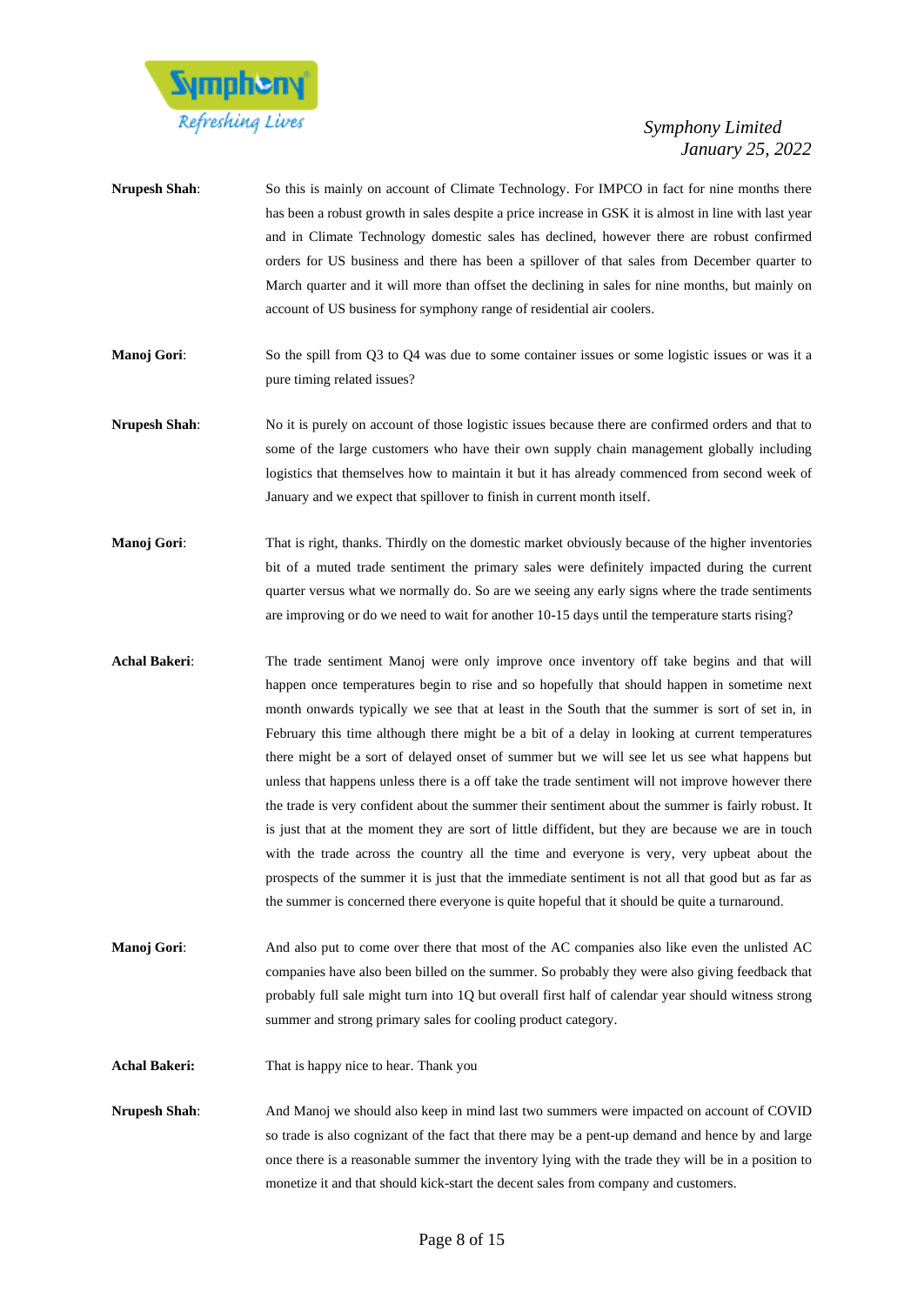

| <b>Achal Bakeri:</b>   | That is exactly what we had experienced last year in the summer of 2021 the second wave came<br>only in April till then the demand that we had was phenomenal this is the pent up demand which<br>Nrupesh bhai spoke about was actually experienced by us so that was the time when our sales<br>team's direction to our production team was produce whatever you can and we will sell it and<br>then suddenly of course the breaks were applied because of the second wave but otherwise that<br>pent-up demand was something that we actually did witnessed ourselves. |
|------------------------|--------------------------------------------------------------------------------------------------------------------------------------------------------------------------------------------------------------------------------------------------------------------------------------------------------------------------------------------------------------------------------------------------------------------------------------------------------------------------------------------------------------------------------------------------------------------------|
| Manoj Gori:            | Right very true, Sir. Just to continue on this so last year obviously February last week till first<br>half of April your secondary uptakes were very, very strong. So do you expect similar kind of<br>situation if temperatures normalize probably, it might be Feb by end or probably March, but<br>similar kind of demand could be expected given that consumers have been facing some<br>inflationary issues and there has been some impact on some of the other product categories as<br>well in terms of demand so just last on this.                             |
| Achal Bakeri:          | So what we gather from our trade partners is that the demand should come rolling back, if the<br>summer is normal nothing abnormal about it if there is no sort of the pandemic is there is no<br>wave we are not in the middle of a wave if everything is normal then the demand should come<br>rolling back is what our channel partners tell us.                                                                                                                                                                                                                      |
| <b>Manoj Gori:</b>     | Yes, thanks a lot Sir thanks a lot for answering and wish you all the best.                                                                                                                                                                                                                                                                                                                                                                                                                                                                                              |
| Achal Bakeri:          | Thank you Manoj.                                                                                                                                                                                                                                                                                                                                                                                                                                                                                                                                                         |
| <b>Nrupesh Shah:</b>   | And that is the reason why we have taken a strategic call to hold a price increase and to do a<br>holding of the trade for a temporary period in the long-term interest and growth.                                                                                                                                                                                                                                                                                                                                                                                      |
| Manoj Gori:            | Right Sir thanks a lot.                                                                                                                                                                                                                                                                                                                                                                                                                                                                                                                                                  |
| Moderator:             | Thank you. The next question is from the line of Aditya Bhartia from Investec. Please go ahead.                                                                                                                                                                                                                                                                                                                                                                                                                                                                          |
| <b>Aditya Bhartia:</b> | Thanks for this opportunity. It would help if you could explain what are the kinds of investments<br>that we have made in various schemes that you spoke about D2C large space ventilated air<br>coolers and what is the kind of dealer support that you have extended this particular quarter?                                                                                                                                                                                                                                                                          |
| <b>Amit Kumar:</b>     | So I will take that. See the D2C is a platform which we have launched it aggressively last year<br>and now we launched a revised entire shop. This is a platform which we are going to push<br>aggressively on especially for the coming season. At the back end we have built an entire team<br>focused on D2C and we have now entered into partnership with various third parties on to how                                                                                                                                                                            |

we take this to the markets including the offers we are making the way we are doing the performance marketing and so on. So that is something that we expect to give for us a significant push to in the coming season as we move forward. LSV is a business that we have been nurturing for a couple of years now and while the last two seasons despite getting affected by COVID we were able to build the entire sort of ecosystem around taking this LSV business to market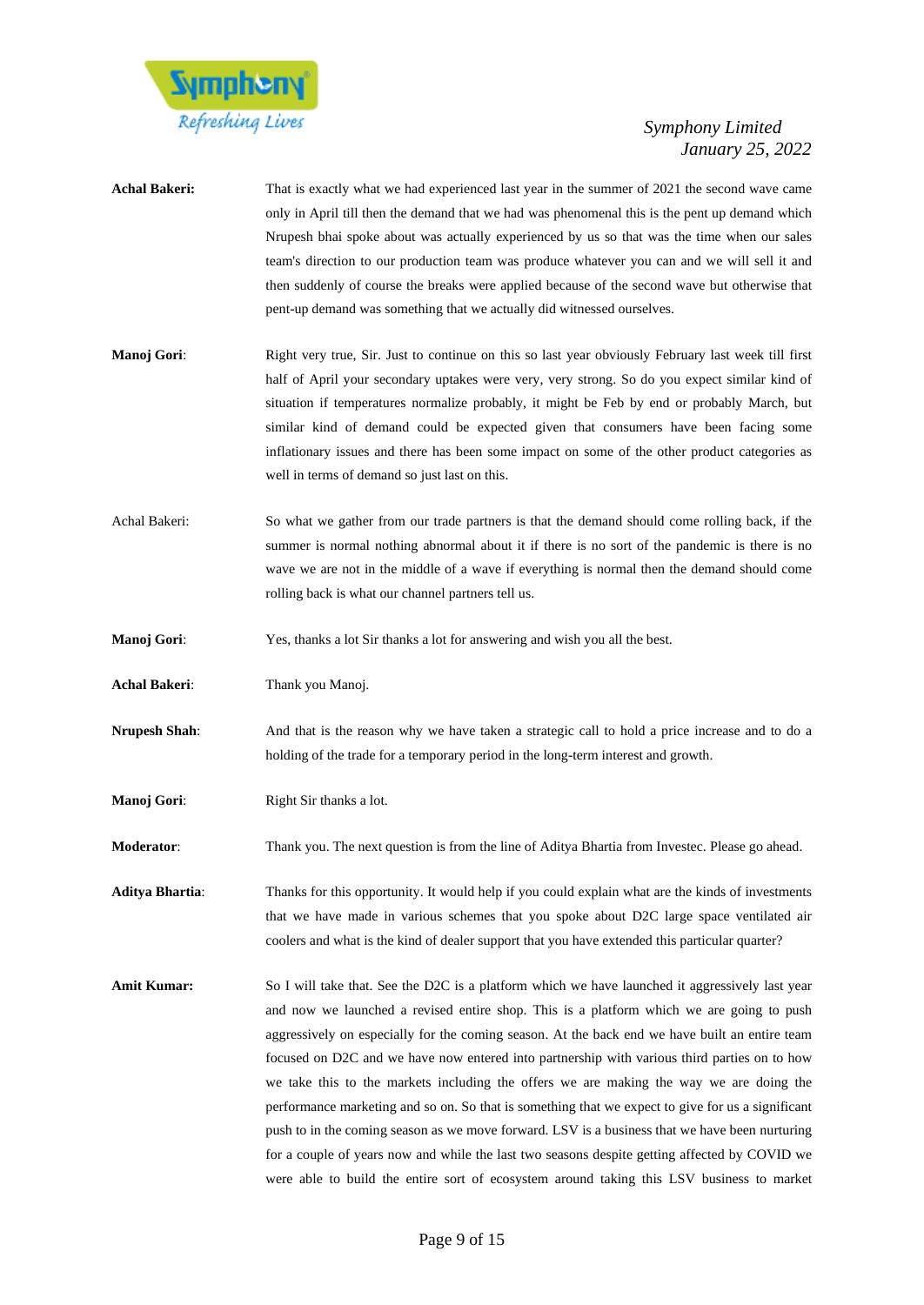

including not only the products which are now completely made in India but also the entire accessory is the range of tools, LSV side that we provide. Also, we are expanding the distribution and dealership network for that so the channel partnership that we have in the market is something we are working on aggressively you might have noticed that even the multimedia campaign including the new TV commercials and all for LSV business were launched earlier this week. We are hoping that it will give us substantial traction in the market as we move forward.

- **Nrupesh Shah**: In both these verticals as well as in other verticals at a top level we have also made some recruitment. So that has also added to the cost and even in LSV there is going to be starting current ones itself very high decibel media campaign also and business development.
- **Aditya Bhartia**: Understood Sir. Sir on the D2C side are our products different from the ones that get sold in the conventional distribution channel do you think it will be creating a parallel channel which can potentially create a conflict for a dealer or a distributor and how will we take them on board in this journey.
- **Amit Kumar**: So there our distribution strategy is omni channel to answer the first part of the question a good chunk of the portfolio would be common at the same time there are a couple of exclusive products which we would launch and introduce on the D2C channel as we go into building business on that channel. In terms of the conflict between channels is that the approach is going to be more on the channel and what we are going to ensure is that one of the channels is sort of making out a partial treatment so to that extent we focus on doing the right kind of pricing ensuring consistency across positioning the offers we are making in different channels and it is not only let us say D2C but even whether it is MT or RCS or GT everywhere we are offering the same value proposition is something which ensures for products which are common across these channels.
- **Aditya Bhartia**: And when we speak about D2C it is through our own website as well as some of the marketplaces is that understanding correct.
- Amit Kumar: Yes, that is correct, that is absolutely correct. So we have completely retain our shops online and I would request all of you to get that experience in new shops that was the product at the same time we will be present across all the online marketplaces like Amazon and Flipkart and so on as well as the online shops of all our MT and RCS partners.
- **Aditya Bhartia**: Sir a lot of companies appear to be following online to offline strategy where in the end delivery actually gets done by a dealer in the close proximity though demand maybe getting generated through online channels is that something that we also evaluated and why is it that we ultimately are offering to go to D2C route because what I am wondering is how will dealers be perceiving this strategy.
- **Amit Kumar**: So that is a very interesting perspective Aditya that you have brought up and if you recall in the first lockdown, I am not sure whether you recall that then if you highlight in the first round we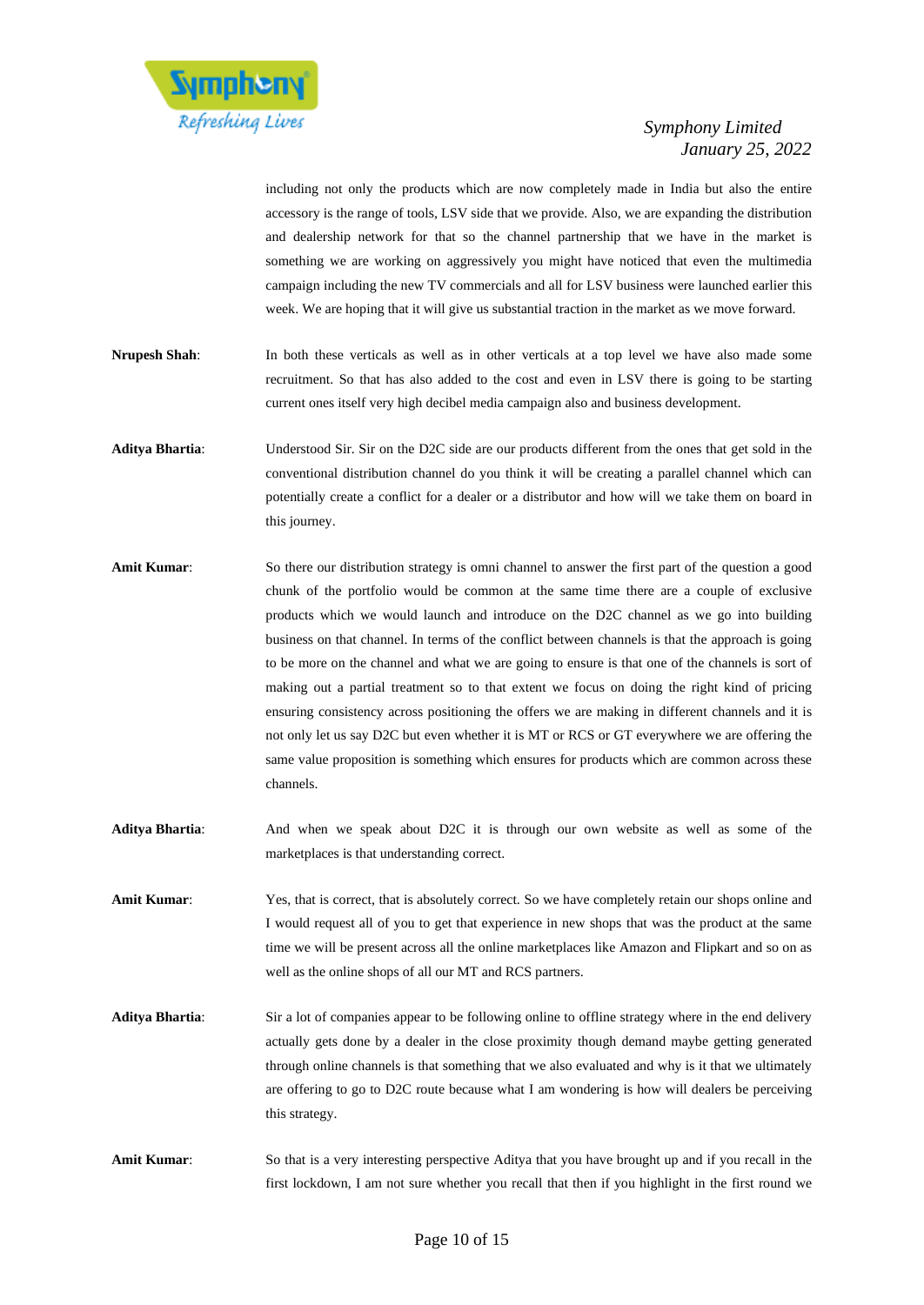

started with the approach of dial a cooler. At the level it was a complete online to offline support system that we did. At this point in time what we have taken is the control on D2C in terms of the service level the visibility and the user experience being enlist from the point of respite to the point of delivery at home. We saw sort of where it has moved a bit in favor of doing a thorough end-to-end supply chain control on D2C within our Holdco and that is where we have taken the approach of having D2C as a pattern channel, that said over the long-term D2C will focus on introducing any smaller introducing models which are exclusive and to that extent reduce what may be seen as a conflict part of the channel universe.

- **Aditya Bhartia**: Understood, Sir and sir last question from my side just trying to understand what is it that really stopped us from taking price hikes even if we would have taken the price hike dealers would have been having inventory which would have been at a relatively lower cost vis-à-vis the new inventory that would come into the channel. So that automatically would have possibly increased the incentive that automatically would have given dealers the extra incentive that they require possibly the kind of hand holding that they require. Is it that we are facing significantly more competitive challenge competitive pressure which is not really allowing us to be taking a pricing hike?
- **Achal Bakeri:** Because of the large inventory the huge amount of inventory that is lying with the channel which would have unnecessarily been sold at a higher price if we were to increase our price so the price hike could not have benefited us as much as it would have benefited the intermediary channel so which is why we decided not to do it we will take a call when the channel inventory is at a lower level.
- **Aditya Bhartia**: No but Sir exactly my point as it is you want to support the channel you want to handle the channel this would have been one way of possibly doing it wherein dealers and distributors could have made more money on the inventory that as it is carrying and we could have also managed without having a pressure on the gross margin side which is why I am trying to understand are competitive pressures also playing a part in our pricing decisions because otherwise I think that the price hikes could have been one strategy that we may have adopted.
- **Achal Bakeri**: No like I explained to you price hikes would have benefited us less than what it would have benefited the channel so there were those reasons and again so I have sort of said as much as I can and I think that should have to suffice for this.
- **Aditya Bhatia**: Understood thanks for your time.
- **Moderator**: Thank you. The next question is from the line of Rahul Gajare from Haitong Securities. Please go ahead.
- **Rahul Gajare:** Thanks for the opportunity. Sir continuing the earlier discussion, I understand margins were impacted mainly due to trade support that we have done and delay in price hike. Can you quantify how much percentage of price hikes you would need to even out the margin in FY2023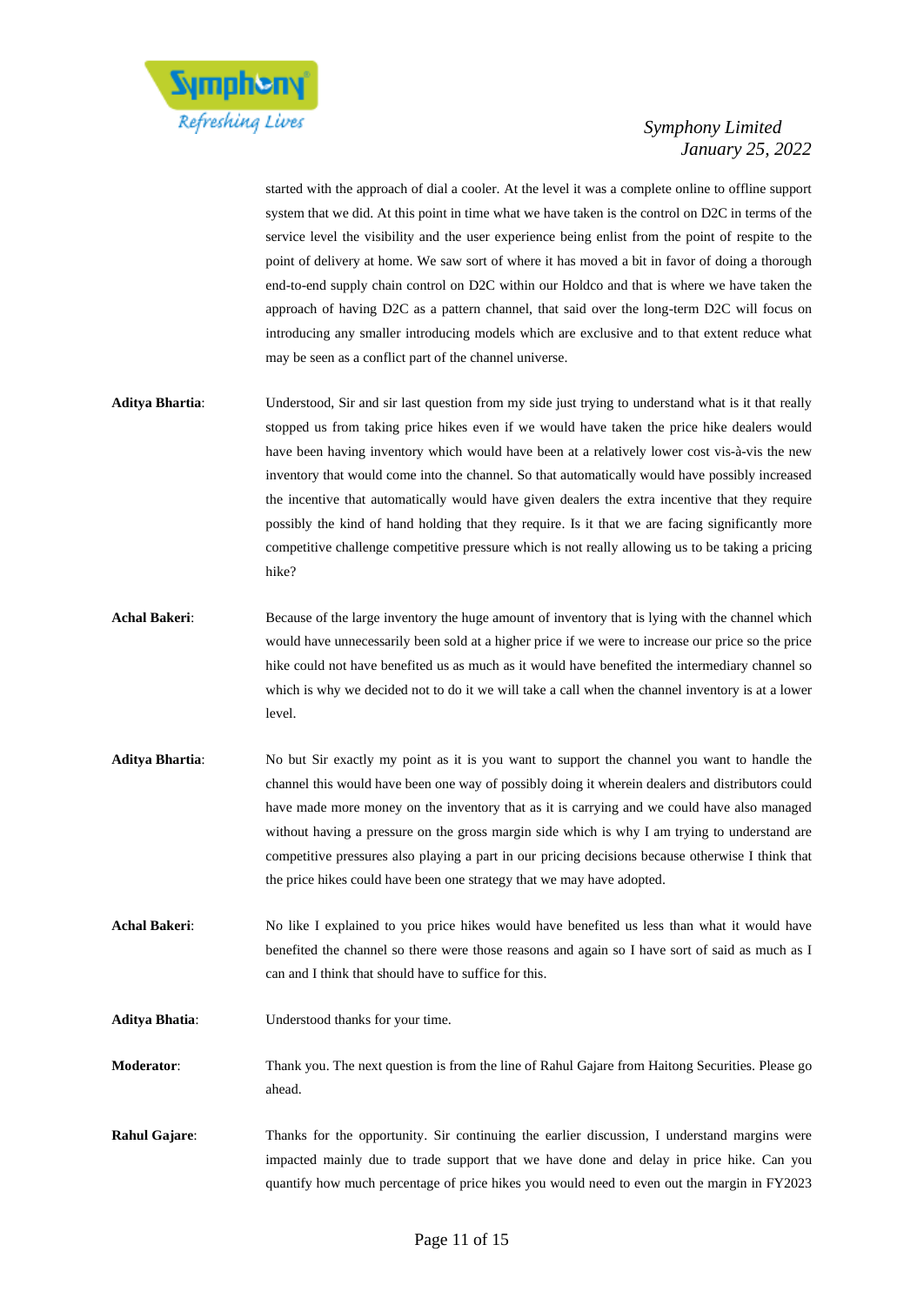

because we think Q4 is when the dealer will also need the support FY2023 will be a fresh start so if we were to envisage the kind of price hike that you have to take what would be the quantum that is the first question.

- **Nrupesh Shah**: Yes, so Rahul it is very clear that whatever is the difference in gross profit margin percentage vis-à-vis normal year which is close to 5% that is the kind of the price increase required on an average. However, we have to also keep in mind that the inflationary cost pressure is substantially higher than 5%. So despite we have taken very modest price increase had not we carried out massive value engineering and some other product related cost rationalization and some other initiatives actually gross profit margin percentage with this price increase would have been actually much larger and also we have to keep in mind that this exercises pressure on us to a limited extent but on many other players to a greater extent so whenever we work out the strategy we have to keep in mind many other factors.
- **Achal Bakeri**: And we have taken a 5% to 7% price increase anyway it is not as if we have taken next to nothing, we could have taken more but we took it on select models at the select time and select geography is looking at the channel inventory and all of that. So and as Nrupesh bhai said despite that we are left with a 5% gap between our erstwhile margin and our current margin. So an overall across the broad retail average price increase of about 5% would sort of bridge that gap but again that is a call that we will take at the appropriate time and as Nrupesh bhai said unless if we had not undertaken the massive value engineering initiatives that we have, the margin erosion would have been significant would have been much, much, much more
- **Nrupesh Shah:** And one may reckon that in that respect the kind of the work what we have done is probably unique in the industry and that also gives a competitive advantage and that is how we look at it.
- **Achal Bakeri:** And it is a series of things that we have done it is not just one major thing it is a hundred different things little, little, little things that all add up to significant sort of cost reductions or cost controls rather.
- **Rahul Gajare:** Sir my second question is on the trend that we are seeing in the industry given the difficulty in terms of supply chain logistics and all I am sure there is a significant shift which is happening from unorganized to organized can you throw some light on how has organized industry moved over the last two, three years and how has your market share has also moved in the last two years because I remember last time it was around 50% so just your thought on this aspect. Thank you.
- **Achal Bakeri**: By and large the shift from unorganized to organized has maintained at the steady pace that it has over a much longer period of time. So there has not been a remarkable change in the rate at which the unorganized has moved to the organized. So as of now we reckon it should be about 25% to 75% kind of a split between organized and unorganized and of the organized we have a 50% market share and that has not changed either the question is many times some analysis includes some players the denominator of what you consider to be organized as at times been sort of been very liberal which is why something like 70 players are considered as organized whereas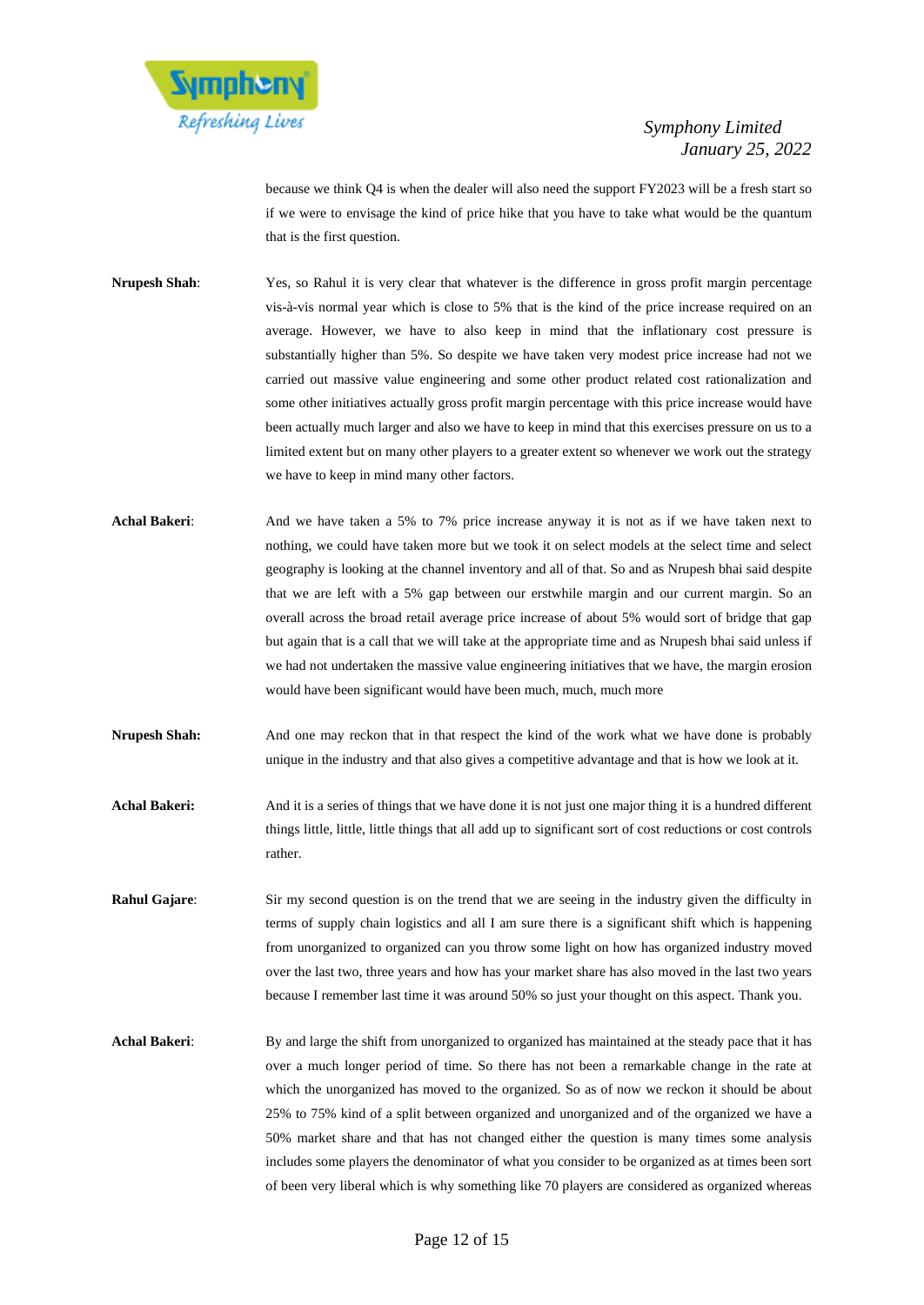

from our perspective we consider only the sort of PAN India national players as organized because every state or every district will have some or the other local player none of them can be considered in organized if we consider the same national players as organized in our market share has remained pretty much at about 50% and but of course in the last few years a lot of new players in the unorganized sector have also come up and that also some regional players have also come up so there has been a I would say the overall competitive intensity has increased however that has not been entirely felt by Symphony we have been sort of shielded from that by the five or six or seven other players between that exists between us and the tail end of the organized players.

- **Nrupesh Shah**: And what may happen that once normalcy is restored that is in post COVID scenario as many of those players are themselves are sitting on inventory and that trade partners are also sitting on inventory so it will also be known down the line to what extent who are how much, even some of the large players mid-sized players and of course unorganized players.
- **Rahul Gajare:** Sure, thank you very much for your input on that.

**Moderator**: Thank you. The next question is from the line of Onkar Ghugardare from Shri Consultant. Please go ahead.

- **Onkar Ghugardare:** Yes, just wanted to know what is your strategy on the capital allocation as you are sitting on your amount of treasury and you are giving dividends of Rs.1 and Rs.2 so just wanted to and you have been talking about buyback from last three years but nothing has materialized so just wanted to know your exact view on this.
- **Nrupesh Shah**: No so in terms of the payout until March 2020 we have very much maintained the payout ratio of 50% you can check that in 2020 to take care of that 50% payout ratio we did announce massive special payout. Having said that of course we were talking about share buybacks but in between COVID came in and also some of the income tax regulations also change and some such decisions are also quite corporate in nature they have to be done at a right time. So certainly at a right time that will be restored but no way that is preventing from 50% payout whether it is in the form of dividend and or share buyback and hence now as we do have the reasonable visibility and confident about the future unlike last year even though in December quarter standalone and consolidated PAT is lower we have declared interim dividend which was not the case in December 2020.
- **Onkar Ghugardare**: The special dividend you were talking about on March 2020 which was given partly because the earlier years you were preserving the cash in order to…?
- **Nrupesh Shah**: That is right so if you consider earlier years PAT and that year PAT versus total payout it was about 50% of cumulative free cash flow.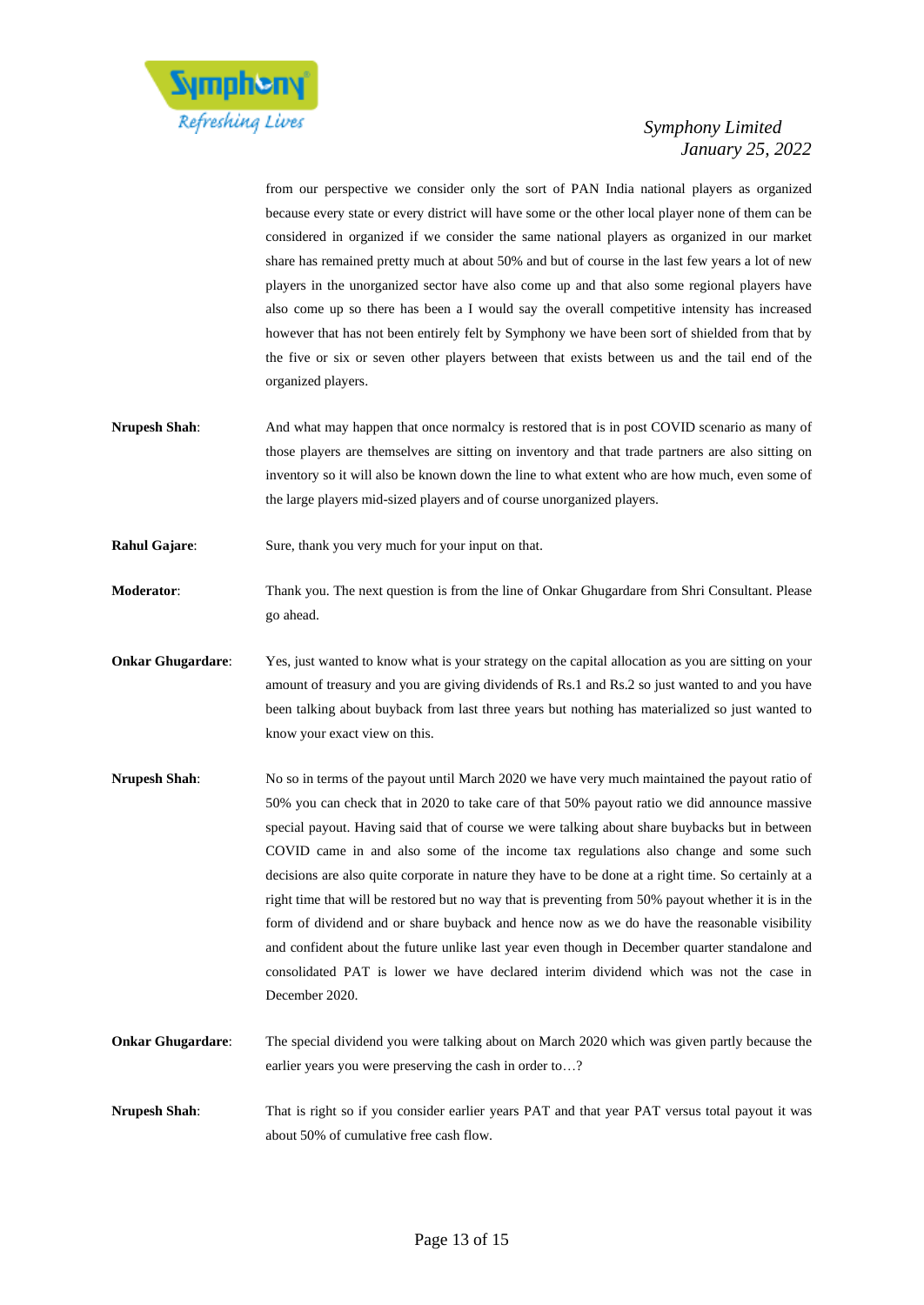

**Onkar Ghugardare:** No but do not you think that you are holding such a treasury at a nominal rate say of 5% or so is not it deteriorating your ROE.

**Nrupesh Shah**: No that is how in our primary segment we have defined capital allocation policy unlike most other corporate and there itself we give the specific details how much is capital deployed in the core business that is air cooler and related business and corporate fund. So that gives an idea about the efficacy of capital deployed. Secondly in the business one does not purely see that way one has to also keep in mind other opportunities as well as likely contingency and also margin of safety or cushion but having said that that 50% will always be maintained and still board at a right time will take a right decision.

**Onkar Ghugardare:** Yes, so exactly how you plan to utilize those 600 Crores of cash at least you can tell me that what kind of opportunities you are talking about.

- **Nrupesh Shah:** So out of 600 Crores we should keep in mind that is our gross treasury not a net treasury so there are also acquisition loan as well as working capital loan at a level of Climate Technology so if we net it off the net treasury is about 450 Crores as on September and it is not 600 Crores that is number one and number two last year and current year itself there is a deficit in payout which at a right time will be used and we believe that at this point of time this much pressure is required in the business so I do not have anything more to answer at this point of time.
- **Onkar Ghugardare:** As far as the business is concerned if you look at it around 84 Crores is from international business and on that, that is around 40% of the entire business and 60% is domestic business so out of that 84 Crores which is 40% almost you have registered a loss over there. So I mean how does it work out I mean if your 40% business is posting losses then how does the business work?
- **Nrupesh Shah**: So for nine months if you look at it consolidated EBIT is higher than last year. So you might be making a limited comparison of just one quarter and as we said our significant subsidiary which is, the Climate Technology is still towards the March quarter so year as a whole this ratio should see significant difference that is number one, number two as we explained earlier and you might have missed probably opening remarks we export to our overseas subsidiaries and significant business in the current year itself is going to USA mainly residential air cooler from Symphony India and also to IMPCO Mexico so on that in Climate Technology as well as in Symphony India as per the transfer pricing there is a margin and apart from that all subsidiaries also explore each other's competitive strengths whether it is in terms of the market strength technology product so there are direct benefits and indirect benefit both.

**Onkar Ghugardare:** Okay, thank you.

- **Moderator**: Thank you. The next question is from the line of Pulkit Patni from Goldman Sachs. Please go ahead.
- **Pulkit Patni:** Sir, my questions have been answered. Thank you.